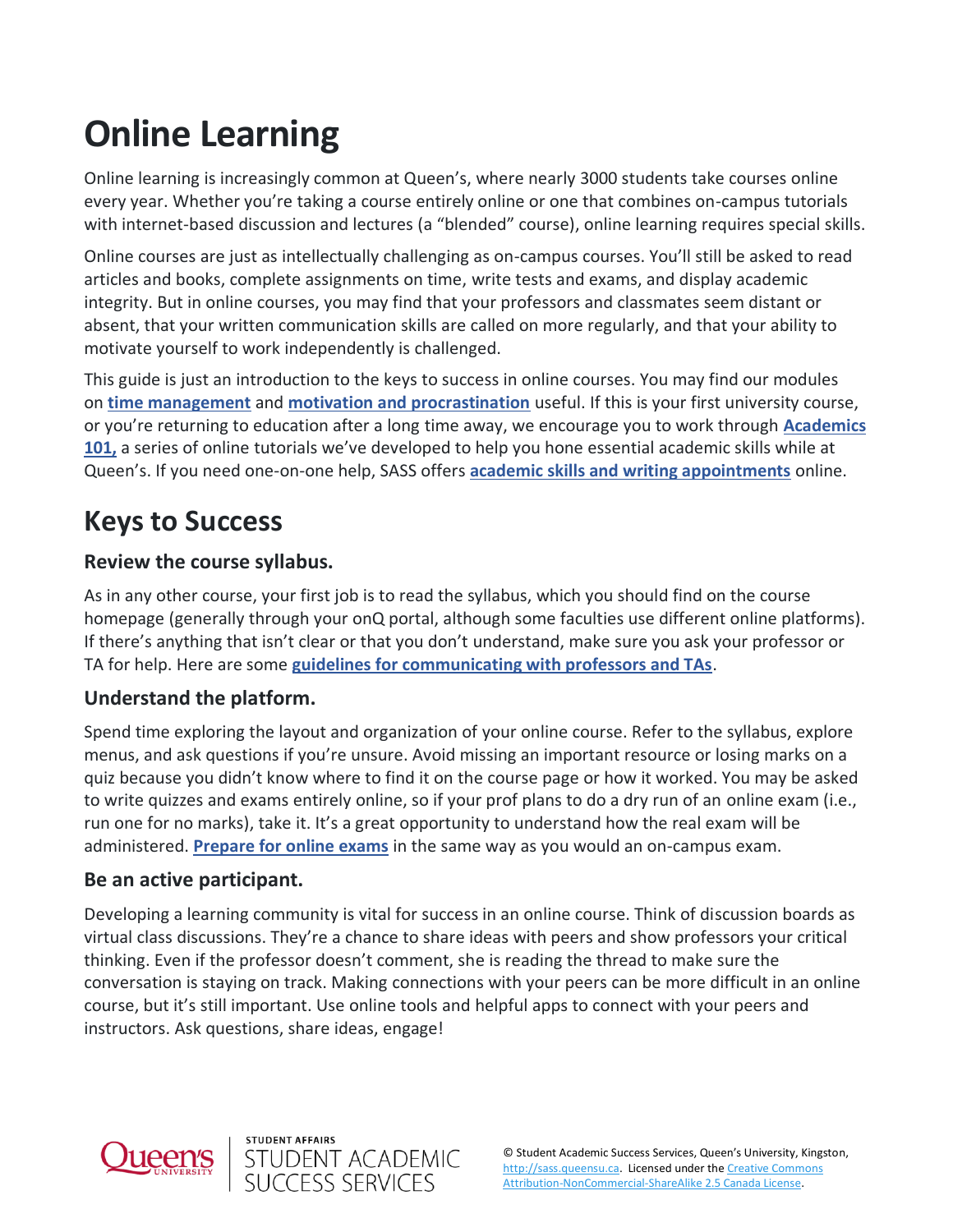### **Take responsibility.**

You're responsible for all of your own learning in all university classes. In an online course, where you may never meet your teachers or classmates, that's even more true. It's up to you to do readings, watch video lectures, complete assignments on time, and work towards mastering the course content. That might take, on average, 8-10 hours a week—more if you're taking a condensed summer course. You might find **[our time management guide](https://wp3-dev.its.queensu.ca/resources/managing-your-time-university)** helpful.

### **Get organized.**

Contrary to many students' expectations, online courses are not easier because they appear to easily fit into any schedule. They require plenty of work and organization! Treat your online course just as you would an on-campus course by scheduling time to "attend" regularly—3-4 times a week—and to keep up with readings and homework.

#### 1. **Manage your time**

Good time management skills will help you get started, stay on task, and finish on time. That's especially true when grades are increasingly based on a large number of small tasks, rather than a single assignment and exam. If you're already using **[a weekly schedule](chrome-extension://efaidnbmnnnibpcajpcglclefindmkaj/viewer.html?pdfurl=http%3A%2F%2Fsass.queensu.ca%2Fwp-content%2Fuploads%2F2021%2F10%2FWeekly-Schedule-Template-2019_fillable.pdf&clen=171043&chunk=true)**, make sure to slot in times every week to check in with your online course to ensure you're aware of approaching deadlines and have apportioned sufficient time to tackle them. Professors also post course updates online, so regularly logging in will ensure you're aware of important news.

#### 1. **Log in and accomplish specific tasks**

Reviewing the syllabus and your course pages will help you know what you have to do and when you have to do it. Then, log in regularly (two or three times a week) with specific tasks in mind each time. Think of it like a regular on-campus class: sometimes you attend a lecture, sometimes you block off time for homework or reading, and sometimes you participate in a tutorial or group discussion.

For example, this schedule illustrates a possible week's schedule. In total, the plan below allows the student to spend 10.5 hours on coursework:

|                | <b>Morning</b>                                         | <b>Evening</b>                                                                                     |
|----------------|--------------------------------------------------------|----------------------------------------------------------------------------------------------------|
| <b>Tuesday</b> | Start week's readings (2 hours)                        | Finish week's readings (1.5 hours)                                                                 |
| Thursday       | Write week's notes<br>Complete weekly quiz (1.5 hours) |                                                                                                    |
| Friday         | Write group project (1 hour)                           | Edit group project writing (1 hour)                                                                |
| Saturday       | Watch weekly video lecture (2 hours)                   | Write three discussion board posts<br>Check in with group members for midterm project<br>(2 hours) |

Try planning and sticking to a schedule like this one. Your specific tasks might change over the course of the term, but if you make the commitment to log in regularly, you'll equip yourself for success.

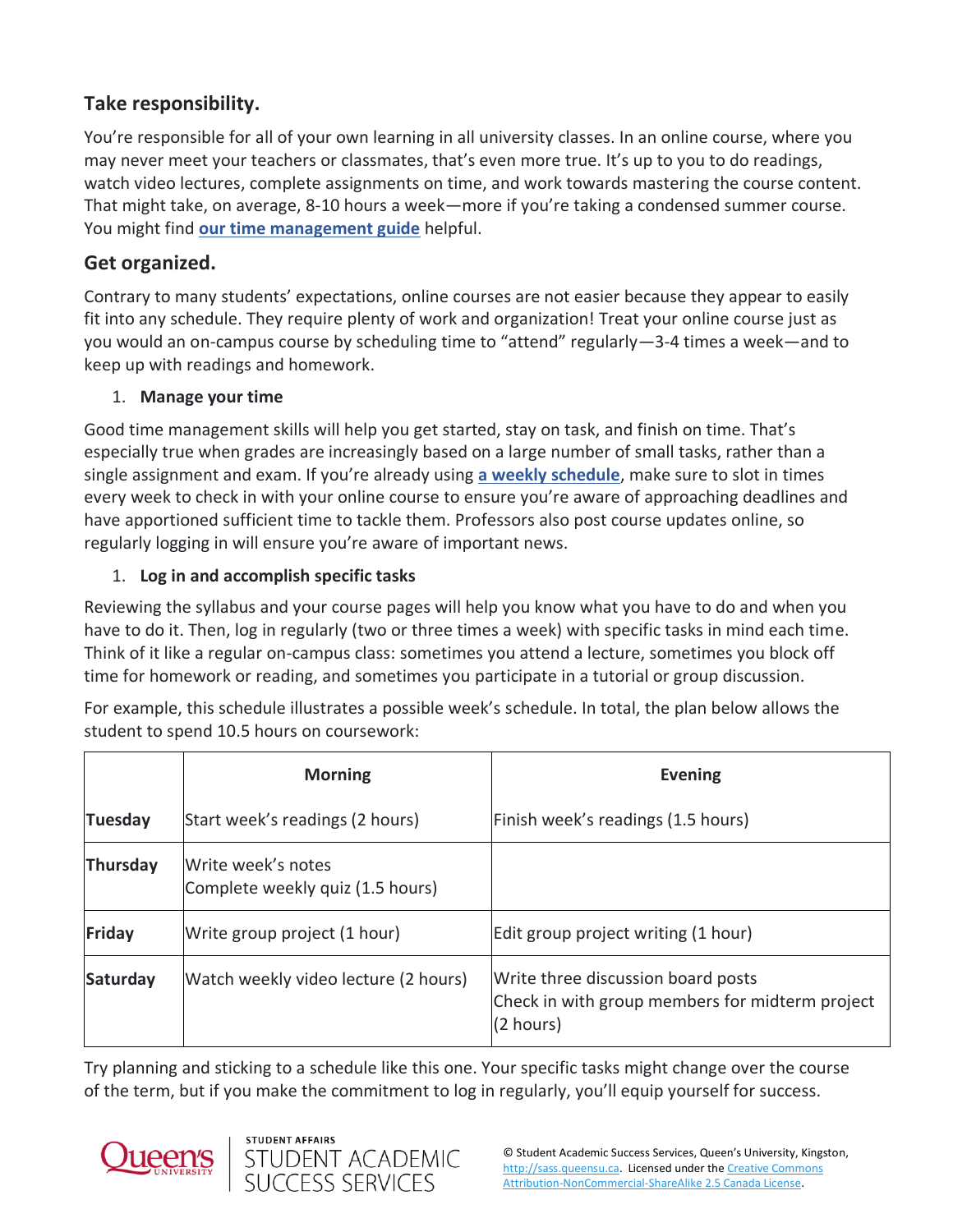Expect the unexpected.

Be prepared for glitches and issues; that's just the nature of technology. Have a back-up plan and keep copies of your work, even after you've submitted it. If your computer fails, you can use the computers at Stauffer Library. If you can't get there, contact your professor to let them know about your problem.

# **Group Work and Discussion Boards**

### **Group work**

Group work can be tricky in general, but even more so when you're working online and can't meet with your team in person. Since professors frequently set group assignments in online courses, try referring to **[the SASS guide to group work](https://wp3-dev.its.queensu.ca/resources/group-work)** or using a helpful app (e.g., **[Slack](https://slack.com/)**, **[Google Hangouts](https://hangouts.google.com/)**, **[Skype](https://www.skype.com/en/)**, etc.) to help you manage group work online. When using apps, make sure your entire group agrees to use whichever app you choose and that you all check regularly for updates to chat threads, comments on shared work, etc.

## **Discussion boards**

*The following was developed based on the suggestions and strategies in the University of Leicester's resource for seminar and tutorial participation.*

In an online course, you'll often be asked to explain thoughts and communicate with others solely in writing. Many online courses make participation in a discussion board or forum mandatory. You may be asked to post regularly, comment on others' ideas, or pose questions about course topics. If this is a requirement, make sure to read your syllabus carefully for your professor's expectations about what you'll need to contribute. Participating in fruitful discussions is also a great way to connect with classmates and teachers whom you may never have met in person.

To ensure you are getting the most out of the discussion board format, think of your responsibility as a 3-step process: preparation, discussion, and follow-up.

### **Preparation**

Keep up with the required coursework (e.g., readings, weekly quizzes) so you'll be able to understand, analyze, and meaningfully comment in the discussion. In advance of posting anything, try:

- summarizing the main ideas from that week's readings and video lectures in your own words. Use our guides to **[reading](https://wp3-dev.its.queensu.ca/resources/reading)** and **[notetaking](https://wp3-dev.its.queensu.ca/resources/note-taking)** for help.
- brushing up on relevant topics from previous weeks when necessary.
- keeping a list of topics that would make good discussion board posts or that relate to the week's key themes: thoughts or questions you have; tricky or unsubstantiated issues; topics you found especially interesting or surprising.

### **Discussion**

### **What to say**

You may be nervous about engaging in public discussion, in person or online. It can feel like there's a lot of pressure to show the professor you're a great student, but that's not what academic discussion is

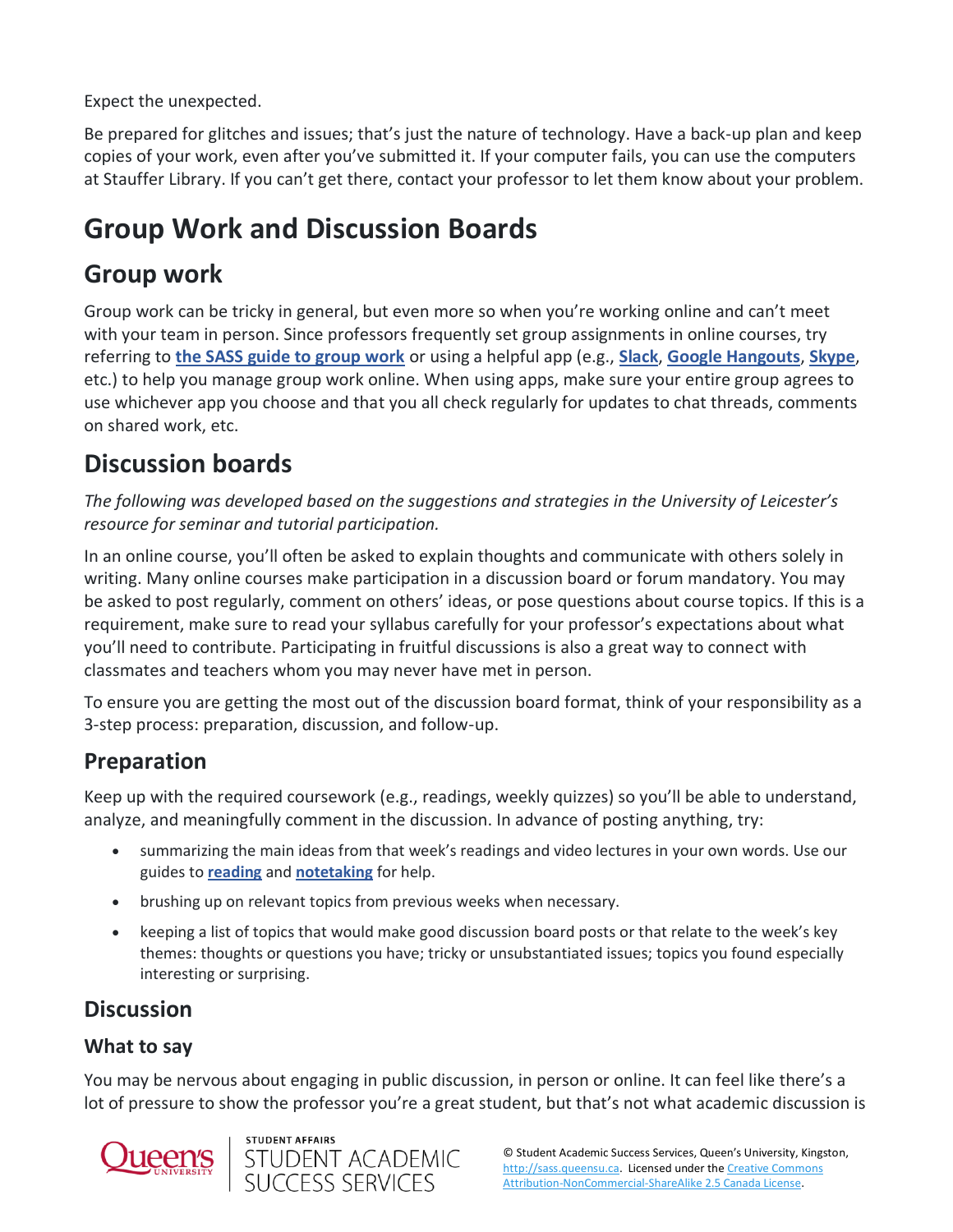for: the idea of the discussion is to reflect on, challenge, or constructively add to others' ideas. If you have a thought or a question about the material, someone else may share your ideas—and they'll be grateful when you post them. Try the following strategies:

- Reading the whole discussion before you add a comment. It's much easier to join a conversation if you've been listening long enough to know what people are talking about and what's been said.
- Adding simple and constructive ideas to a complex discussion is okay. Generally, the best discussions don't arrive at an answer immediately. They take time to explore different avenues first, so it's okay if you don't have all of the answers straight away.
- Sharing responsibility with your classmates. Don't dominate or avoid the discussion boards find a balance between leading and standing aside for others.
- Being positive and respectful of others' opinions and interpretations of the material.

Adhering to the following strategies will ensure your posts remain on topic, insightful and appropriate:

#### **Acknowledgement**

Link your comments and posts to what others have said, to show you're following and building on the discussion, not just interjecting with unconnected thoughts. Use names and short, direct quotes to make it clear to whom/what you're referring.

#### **Agreement**

Agreeing with your classmates is a nice way to start. Try something like "I agree with Will that…" or "Will makes a good point about…" Having shown where you agree, develop the discussion by adding a new connection, a point of disagreement, or showing the idea in a new context. For example:

"Yes, I agree with Will that Said was taken out of context in that case. The same is true of another text we read…"

### **Observation**

Adopting the observation strategy involves commenting on the state of the discussion as a whole, showing that you're appreciative of all the efforts your fellow discussants are making and that you can take a broader view of the material. For example:

"We began by discussing Noonuccal, but now we've moved away from that…"

"It feels like our discussion of this week's reading has highlighted some of the key course concepts. For example…"

### **Offer alternative views**

It can be tricky to disagree with other students, but presenting a well-reasoned alternative viewpoint shows your engagement with the material. Don't be afraid to disagree with someone, so long as you remain civil and explain your reasoning. Start by showing you understand the point that was being made, then explain why you disagree. The explanation is crucial: it will show you're not just *arguing*, you're engaging in critical thinking, which demonstrates real understanding of your course.



**STUDENT AFFAIRS** 

STUDENT ACADEMIC<br>SUCCESS SERVICES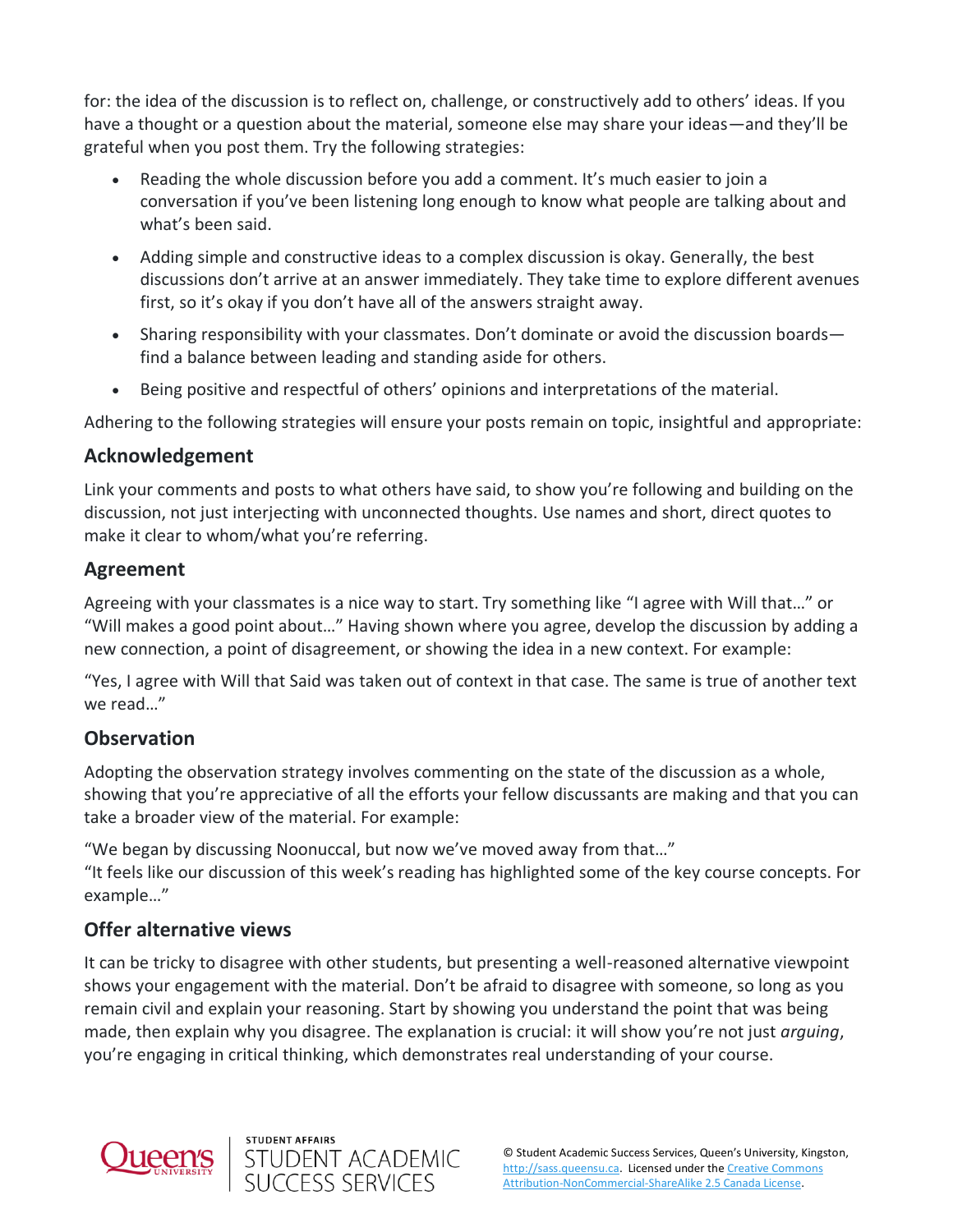e.g., "You said that Vygotsky's theories remain relevant for today's teachers, but doesn't that contradict with…"

### **Involvement**

Outstanding students try to make new points, direct the conversation, and bring other people into the discussion. Explaining the logic behind why you are trying to shape the discussion will ensure that you're not just cutting other students off, but trying to lead the discussion towards a new and interesting place.

e.g., "I think we need to look more closely at the impact of…because…" or "What Carmen said earlier about lateral violence was really interesting, since… Do you think that..?"

### **How to say it**

Online communication has a reputation for bringing out the worst in people. The lack of face-to-face interaction can make you feel anonymous, granting permission to behave differently from how you would otherwise. That means it's important to participate in online discussions with a professional tone—that means both *what* you say and *how* you say it.

Remember that a discussion board is an academic environment. You are being graded in part on how you interact and communicate your ideas. Remember that once you've pressed send on your comment, you can't take it back. Spend time carefully thinking about content and tone before making your comments public. The following rules usually help:

- You should always be respectful of your classmates, your professor, and the material you are working with.
- Find out if your professor has suggested a code of conduct or posted a guide to communication. Follow it.
- Try to remain objective and don't get personal. Comment on course content, not the person expressing an opinion.
- If you feel yourself getting upset, take a break to calm down before responding. Read over your post before submitting to make sure you're saying what you mean to say.
- Use the strategies in the table above to keep the discussion on track and defuse potential conflict before it escalates.

If you're struggling with how to express your thoughts in online forums, **[book a writing appointment](https://queensu.mywconline.com/schedule.php)** at SASS.

### **Follow-up work**

Depending on the purpose of the discussion board communications, your understanding of the course material may be enhanced and/or you may wish to re-examine or extend your readings on a particular topic. Be sure to keep track of any connections, relationships, reinterpretations, problem solving methods, or analyses that require follow-up.

Finally, remember that in an academic environment, you are subject to **[academic integrity](https://sass.queensu.ca/resources/online/academic-integrity)**—even if it's on a discussion board. You cannot use your classmate's thoughts or words without proper citations. (See **[OWL Purdue's citation style chart](https://owl.english.purdue.edu/owl/resource/949/01/)** for an example of how to cite discussion board posts in APA.)



**STUDENT AFFAIRS**